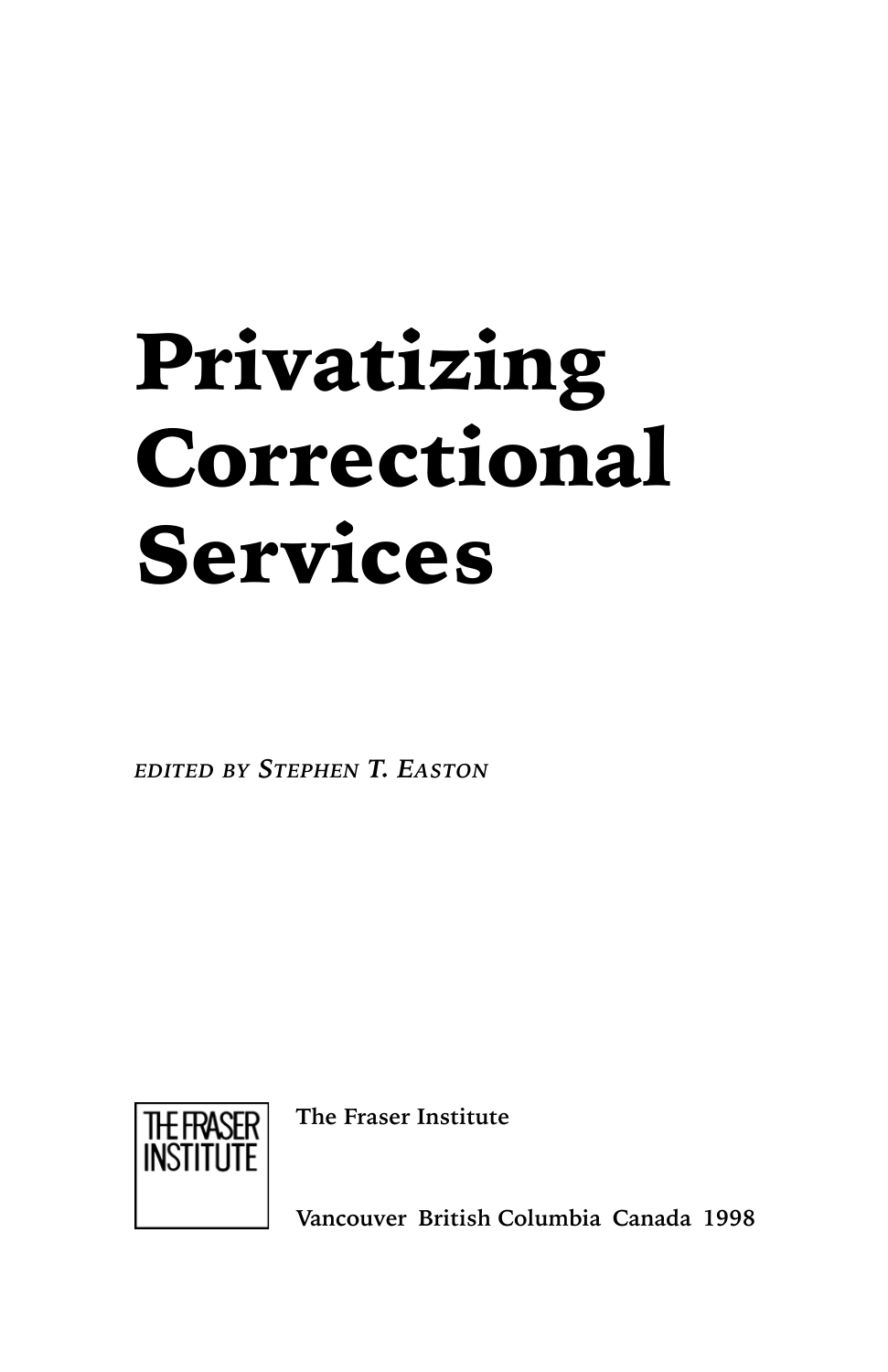Copyright © 1998 by The Fraser Institute. All rights reserved. No part of this book may be reproduced in any manner whatsoever without written permission except in the case of brief quotations embodied in critical articles and reviews.

The authors of this book have worked independently and opinions expressed by them are, therefore, their own, and do not necessarily reflect the opinions of the members or the trustees of The Fraser Institute.

Printed in Canada.

### **Canadian Cataloguing in Publication Data**

Main entry under title: Privatizing correctional services

"Based upon papers delivered at a conference held during 1996 in Toronto."--Preface Includes bibliographical references. ISBN 0-88975-182-X

1. Corrections--Contracting out--Canada--Congresses. 2. Privatization--Canada--Congresses. I. Easton, Stephen T. II. Fraser Institute (Vancouver, B.C.) HD9308.P76 1997 365'.971 C97-910930-2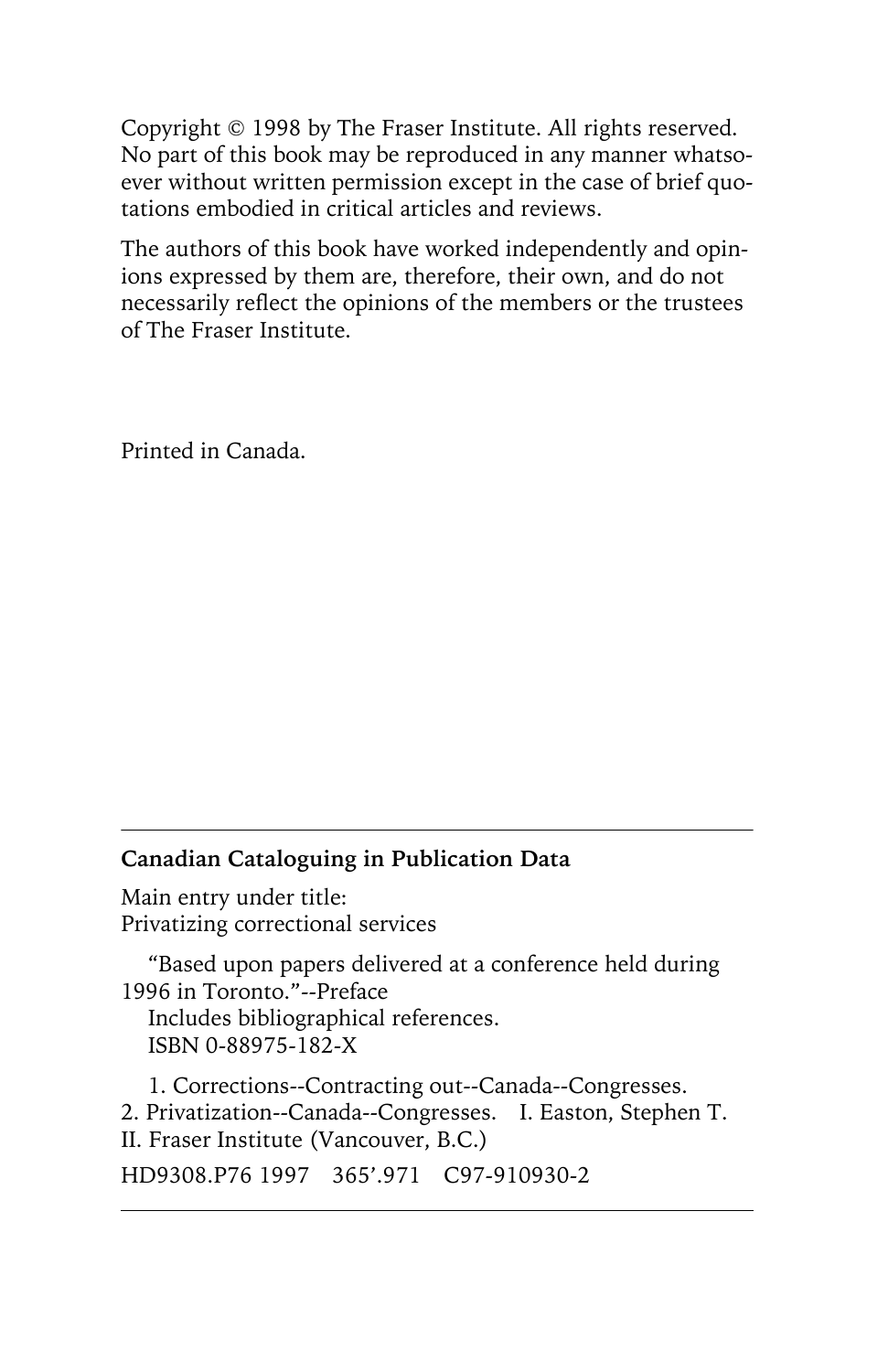### Contents

*Preface* Michael A. Walker / *xi*

*Introduction* Stephen T. Easton / 3

*Issues and Evidence from the United States* Charles W. Thomas / 15

*Contractual Management of Custodial Services in the United Kingdom* Tim Wilson / 63

*The Unions' View of Privatizing Corrections* Dave Peters / 93

*Control as Enterprise: Some Recent Trends in Privatization and Criminal Justice* Maeve McMahon / 107

*Objections and Refutations* Charles H. Logan / 127

*Nova Scotia Custody Configuration Project* Fred Honsberger / 139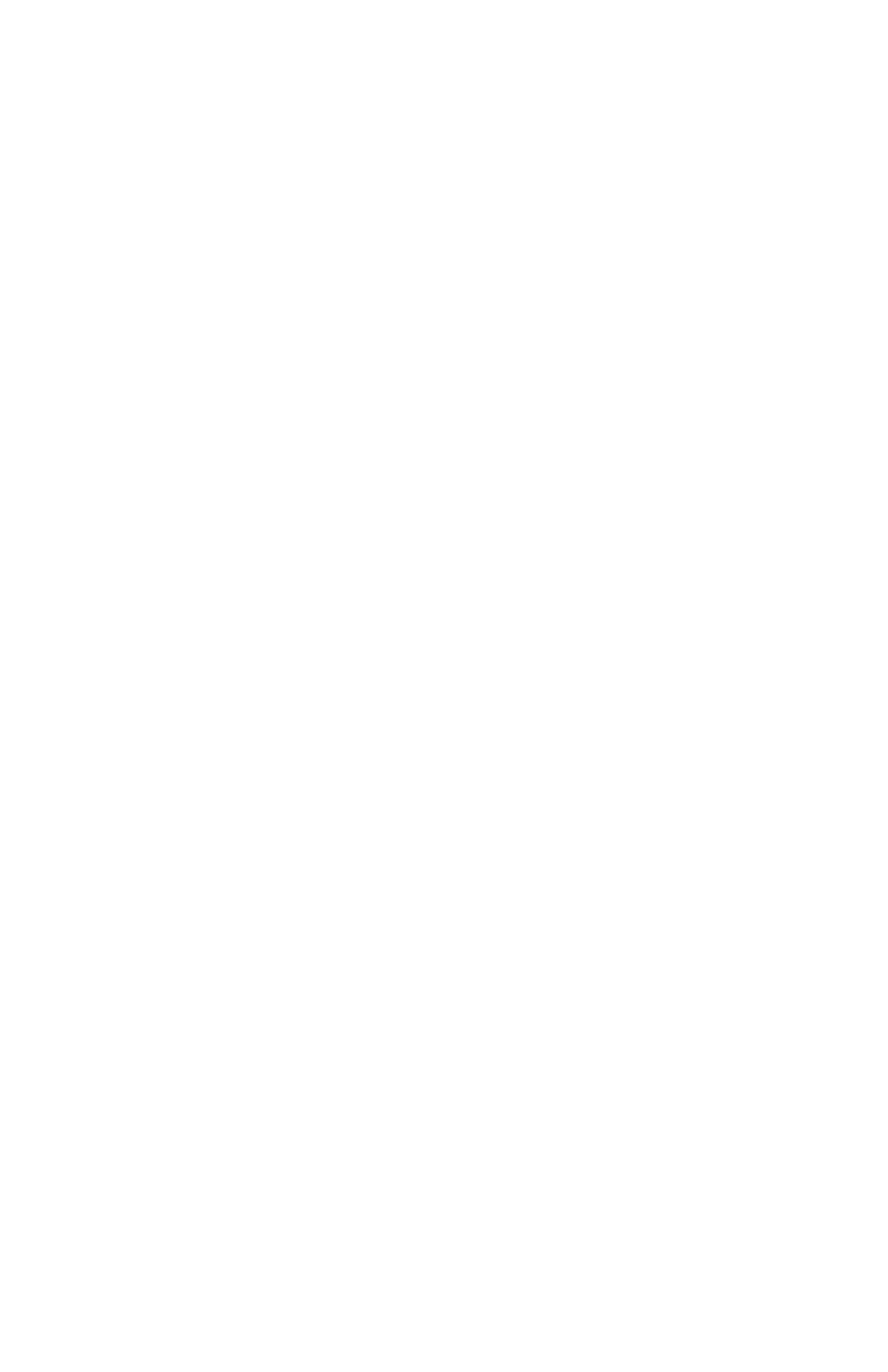### About the Authors

**STEPHEN T. EASTON** is professor of Economics at Simon Fraser University. He received his A.B. from Oberlin College in 1970 and an A.M. in 1972 and a Ph.D. in 1978 from the University of Chicago. He has published extensively; recent publications include *Rating Global Economic Freedom* (with M.A. Walker, Fraser Institute 1992); *Education in Canada: An Analysis of Elementary, Secondary and Vocational Schooling* (Fraser Institute 1988; 2nd ed. forthcoming); *Legal Aid Efficiency: Cost and Competitiveness* (with P.J. Brantingham and P.L. Brantingham, Queen's University 1994). Professor Easton was an associate editor for *Economic Inquiry* from 1980 to 1984, on the board of editors for the *Canadian Journal of Economics* from 1984 to 1987, organizer for the Canadian Economics Association's Canada–France Roundtable in 1988 and representative for the Canadian Economics Association to the Social Science Federation of Canada Aid to Scholarly Publications from 1991 to 1994. He is a senior research fellow of The Fraser Institute.

**FRED HONSBERGER** received his B.A. from Wilfrid Laurier University in 1970 and a Masters degree in Applied Criminology from the University of Ottawa in 1973. Since then he has worked in Ontario and Nova Scotia as correctional officer and counsellor, probation officer and director of Community Corrections. He is now the executive director of the Correctional Services Division of the Department of Justice in Nova Scotia, where he is responsible for 12 correctional institutions and 17 community corrections field offices.

**CHARLES H. LOGAN** is a professor and associate head of Sociology at the University of Connecticut, where he has taught since 1970. He has published widely on many criminal justice issues and is a leading authority on privatization in corrections. He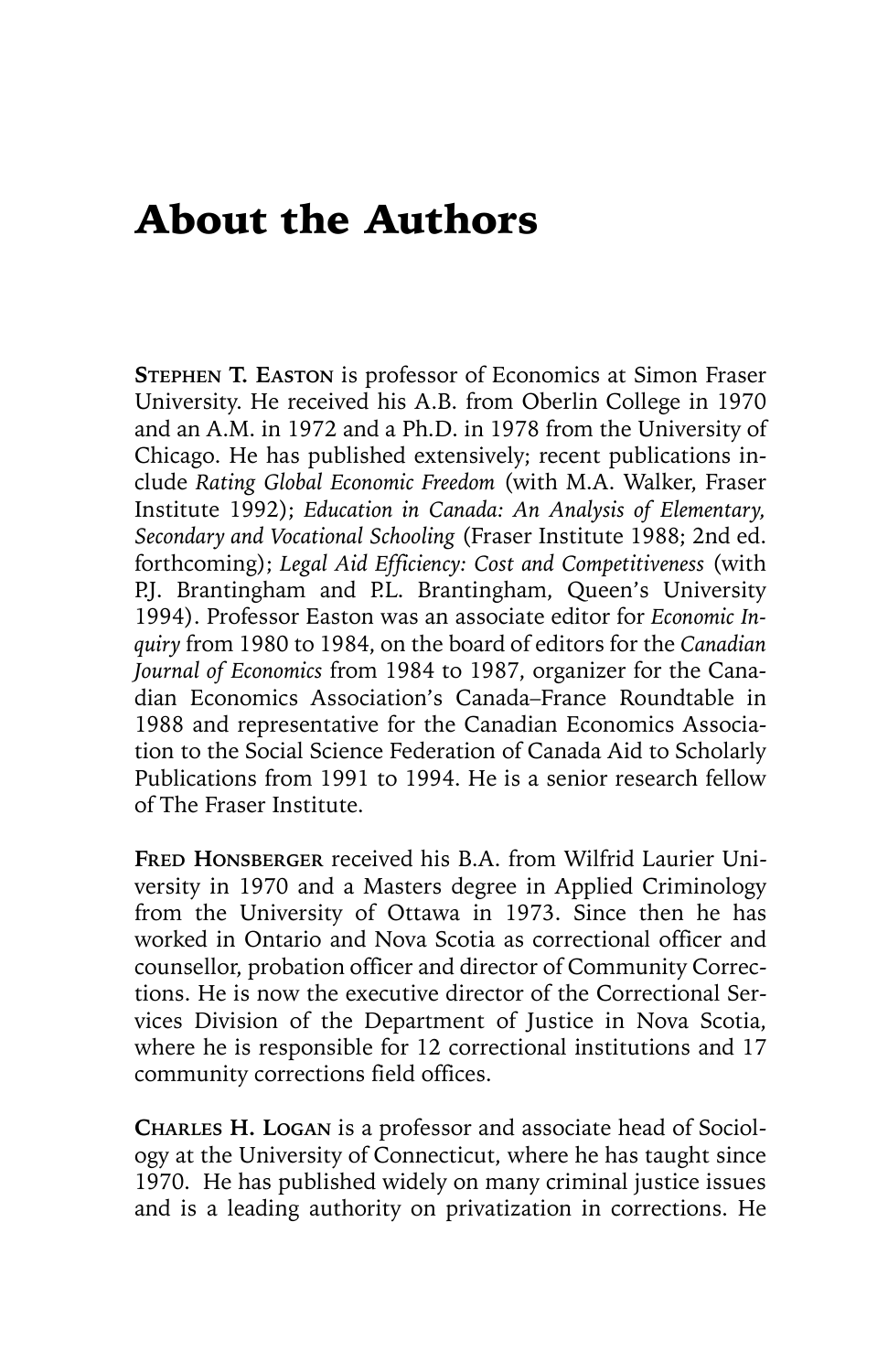served as a professional staff member of the President's Commission on Privatization and wrote the chapter on the contract operation of prisons for the Commission's Report. He has been a visiting fellow at several agencies within the US Department of Justice and has received support for his research from the National Institute of Justice. He is the author of *Private Prisons: Cons and Pros* (Oxford University Press, 1990) and several other publications on private prisons.

**MAEVE MCMAHON** is assistant professor in the department of Law, Carleton University, Ottawa, Canada. A criminologist with a Ph.D. from the University of Toronto, she is the author of *The Persistent Prison? Rethinking Decarceration and Penal Reform* (University of Toronto Press, 1992) and of *Women on Guard: Discrimination and Harassment in Corrections* (University of Toronto Press, forthcoming). During the early 1990s, she took leave from the university to work as policy advisor and executive assistant to the solicitor general and minister of Correctional Services in Ontario. During the 1993/94 term, Dr. McMahon was a visiting professor at Vilnius University, Lithuania. Her areas of research and publication include criminological theory, imprisonment and alternatives, privatization and criminal justice, postcommunist transformation in the Baltics, police accountability, and women working in prisons for men. Her current research, sponsored by the Social Sciences and Humanities Research Council of Canada, is on activist intellectuals in Criminology. Dr. McMahon is also working with the Lithuanian and Canadian governments and non-government organizations toward the development of alternatives to imprisonment in Lithuania.

**DAVE PETERS** has been an active member of the Nova Scotia Government Employees Union (NSGEU) for more than three decades. As full-time president since 1993 of the 17,000-member union, he directs the largest employee organization in Nova Scotia and one of the largest in Eastern Canada. Following his initial employment with the provincial department of Transportation in 1963, Mr. Peters was elected to the union's executive branch as secretary-treasurer and, since that time, has continued to serve the union both in the Locals and as an executive officer. Over the years, he has gained wide experience and recognition through his active participation on the union's 10 provincial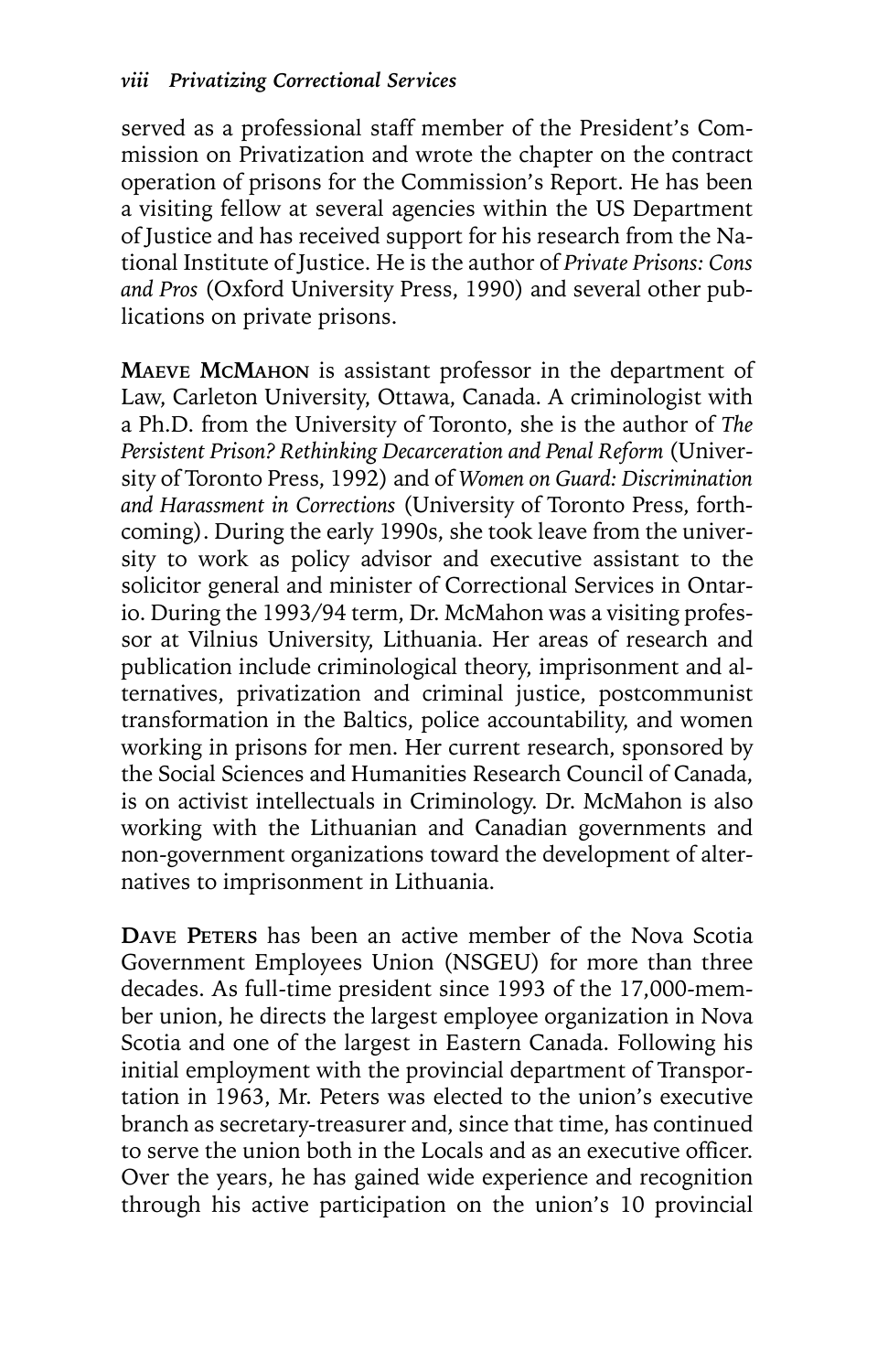committees and many of its projects. As NSGEU president, Mr. Peters also holds the office of Nova Scotian vice-president to the 310,000-member National Union of Public and General Employees (NUPGE), which represents provincial government employees at the national and international level, and is a vicepresident of the 55,000-member Nova Scotia Federation of Labour. Mr. Peters attended St. Francis Xavier University in Antigonish and is a graduate of the Financial Management course at Algonquin College in Ottawa.

**CHARLES W. THOMAS** received his B.S. (1966) from McMurry University and his M.A. (1969) and Ph.D. (1971) degrees from the University of Kentucky. He is presently professor of Criminology and director of the Private Corrections Project at the University of Florida and has served on the faculties of Virginia Commonwealth University (1969–73), of the College of William and Mary (1973–75), and of Bowling Green State University (1975–80). He is the author of more than 100 books, research journals and law review publications. Professor Thomas is regarded as the leading authority on the economic, legal, and policy implications of correctional privatization, with result that he has assisted in drafting privatization legislation for numerous jurisdictions, testifying before a large number of local, state, and federal legislative bodies, and serving as a consultant to such agencies and organizations as the American Correctional Association, National Institute of Corrections, and the Florida Correctional Privatization Commission. Professor Thomas is also a member of the Corrections and Sentencing Committee of the American Bar Association, the American Correctional Association, and the American Jail Association.

**MICHAEL A. WALKER** is the executive director of The Fraser Institute. Born in Newfoundland in 1945, he received his B.A. (summa) from St. Francis Xavier University in 1966 and completed the work for his Ph.D. in Economics at the University of Western Ontario in 1969. Dr. Walker writes regularly for daily newspapers and financial periodicals. His articles have also appeared in technical journals in Canada, the United States and Europe; these include *The American Economic Review*, the *Canadian Journal of Economics*, *Canadian Public Policy*, *Health Affairs*, and the *Canadian Tax Journal*. He has written or edited 40 books on economic matters.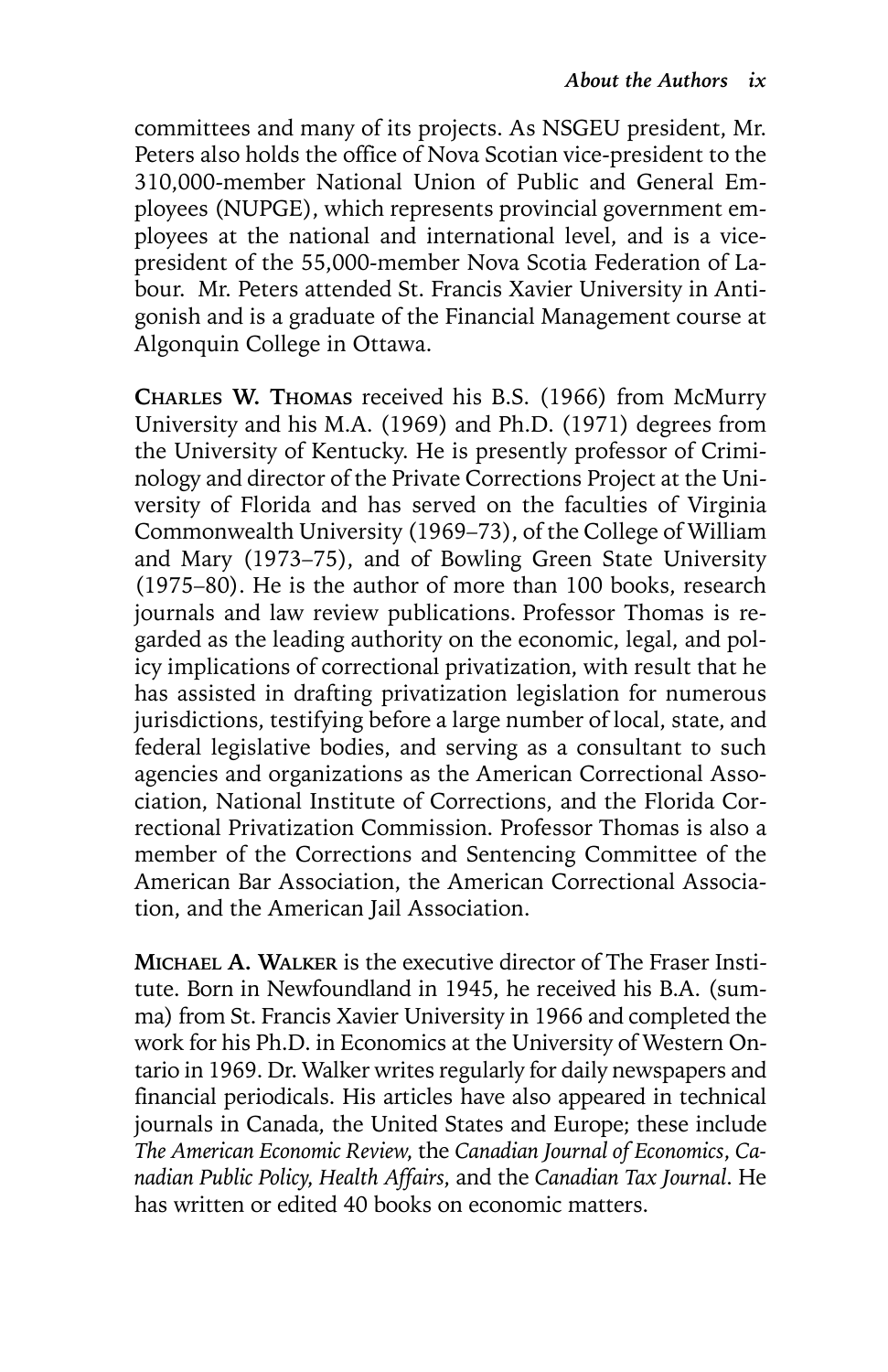Since 1995, **TIM WILSON** has been head of the unit within Her Majesty's Prison Service (England and Wales) that is responsible for the procurement of custodial services from private companies. Within the Home Office, he has worked on criminal justice, fire service, and government voluntary (*i.e.*, non-profit) organization matters. He has also been twice seconded to the Lord Chancellor's Department. The greater part of his career, however, has been spent in the Prison Service, covering prisoner litigation, law relating to sentences, and modernization of prisoner records, managing the £300M capital building program and planning inquiries. He has lectured on the policy of the British Government at various universities in England and at conferences in North America. In 1997, he served as an independent member of the Republic of South Africa's examination panel considering requests for qualification for that country's equivalent of the UK DCMF program.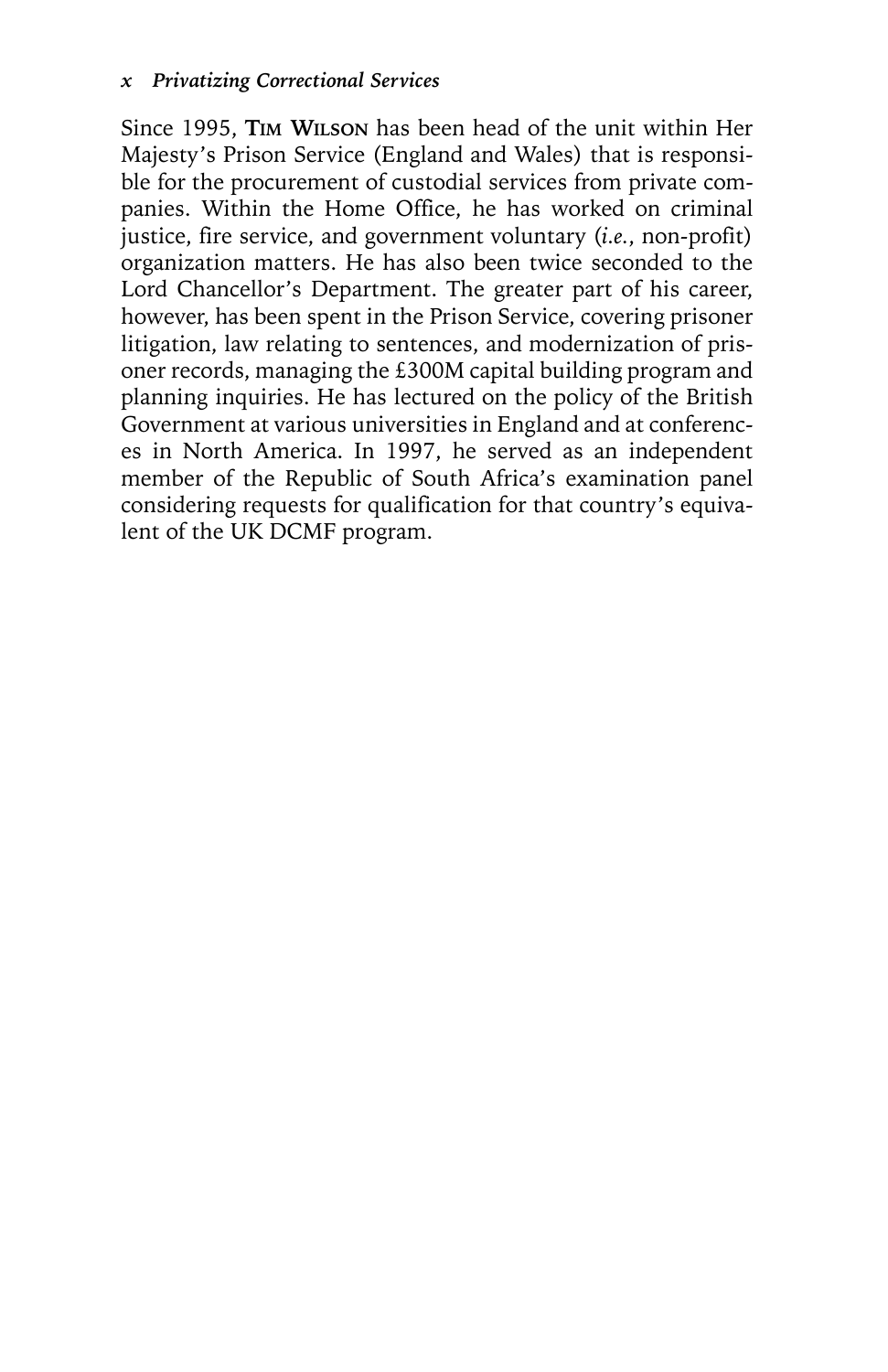## Preface

#### *MICHAEL A. WALKER*

The Fraser Institute has had a long-standing interest in the issue of privatization. In the 1970s, the publications of The Fraser Institute provided the ideas that inspired the first large-scale privatization in North America. The documentation found in *Privatization: Theory and Practice,* which described the process followed to privatize the British Columbia Resources Investment Corporation provided guidance to the Thatcher government of the early 1980s as it set about its own program of privatization. Somewhat later, *Privatization: Tactics and Techniques* made it possible for privatizers around the world to learn from North American and British experience.

*Privatizating Correctional Services* is squarely in the tradition of The Fraser Institute's interest in privatization and provides a good survey of what is known at the present time about the capacity of the private sector to deliver prison services. The book is based upon papers delivered at a conference held during 1996 in Toronto and upon the authors' revisions to these papers in the light of comments at the conference and the suggestions of referees.

It is fair to say that, when we mounted the conference on the privatization of prisons, many of the people to whom we sent the information thought the idea to be ridiculous. Even some of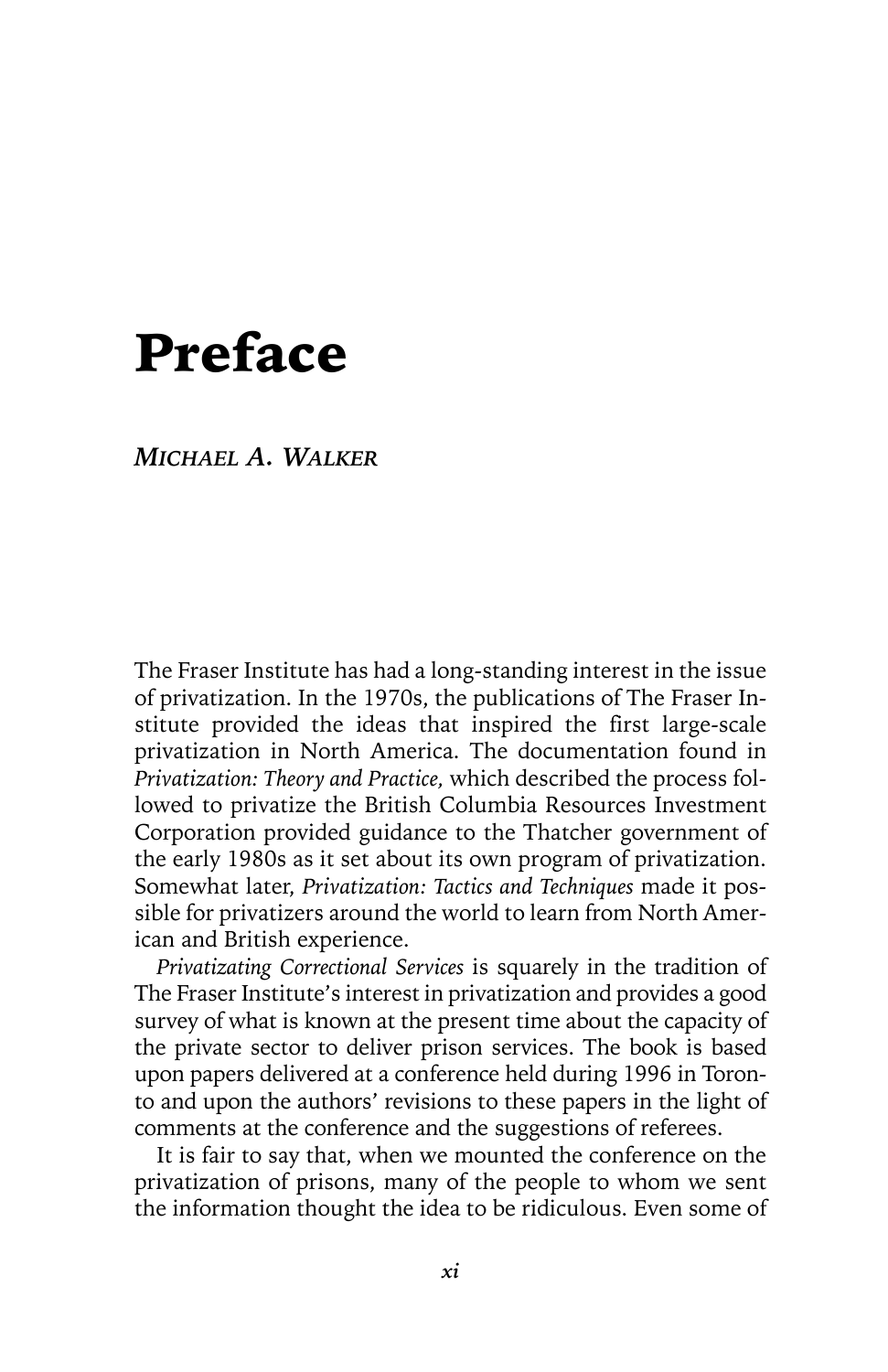the Institute's most devoted supporters felt that the privatization of prisons ought to be put in the same category as the Institute's proposals made years ago to privatize roads and the management of elephant stocks in Africa!

It may, for some readers, make the arguments and evidence presented in this book more readily acceptable if they recall that the privatization of elephants and roads is now commonplace—and, indeed, so is the privatization of prison services. Four percent of the prison services in the United States are now privately provided and even an institution as studied in its ways as the British penitentiary system has adopted the contracting-out model.

*Privatizating Correctional Services* forms part of the Law and Markets project, which the Institute launched in the summer of 1996 in order to examine the economic consequences, current and future, of Canada's laws and legal system. The Fraser Institute has long had a strong interest in the Rule of Law and the efficiency of the legal system as critical factors in the growth of a market economy. The director of the project is Owen Lippert, a Senior Policy Analyst with the Institute since 1994. Under the aegis of the Law and Markets project, numerous articles appeared in 1996 in such publications as *The Financial Post*, *The Globe and Mail*, *Canadian Lawyer* magazine and the Sterling chain of newspapers.

In the years ahead, the Law and Markets project will begin to bring forth interesting and engaging facts and analyses from several scholars and researchers. Professors Steven Easton and Paul Brantingham of Simon Fraser University will direct the research in criminal law topics, including an update of their highly successful 1996 publication, "The Crime Bill: Who Pays." Professor Steven Globerman, also of Simon Fraser University, will direct the research on civil law topics. To provide guidance and comment, an advisory board of eminent practitioners and scholars has been formed.

The area of the law and the legal system is a rich and varied one. We look forward to contributing a much-needed economic perspective to the emerging debate over the primary ordering of Canada's economy and society.

As ever fascinated by the power of the market to solve complex problems, I was pleased to work with the Institute's director of Special Events, Mrs. Lorena Baran, to arrange the conference that has produced this book. I have been as pleased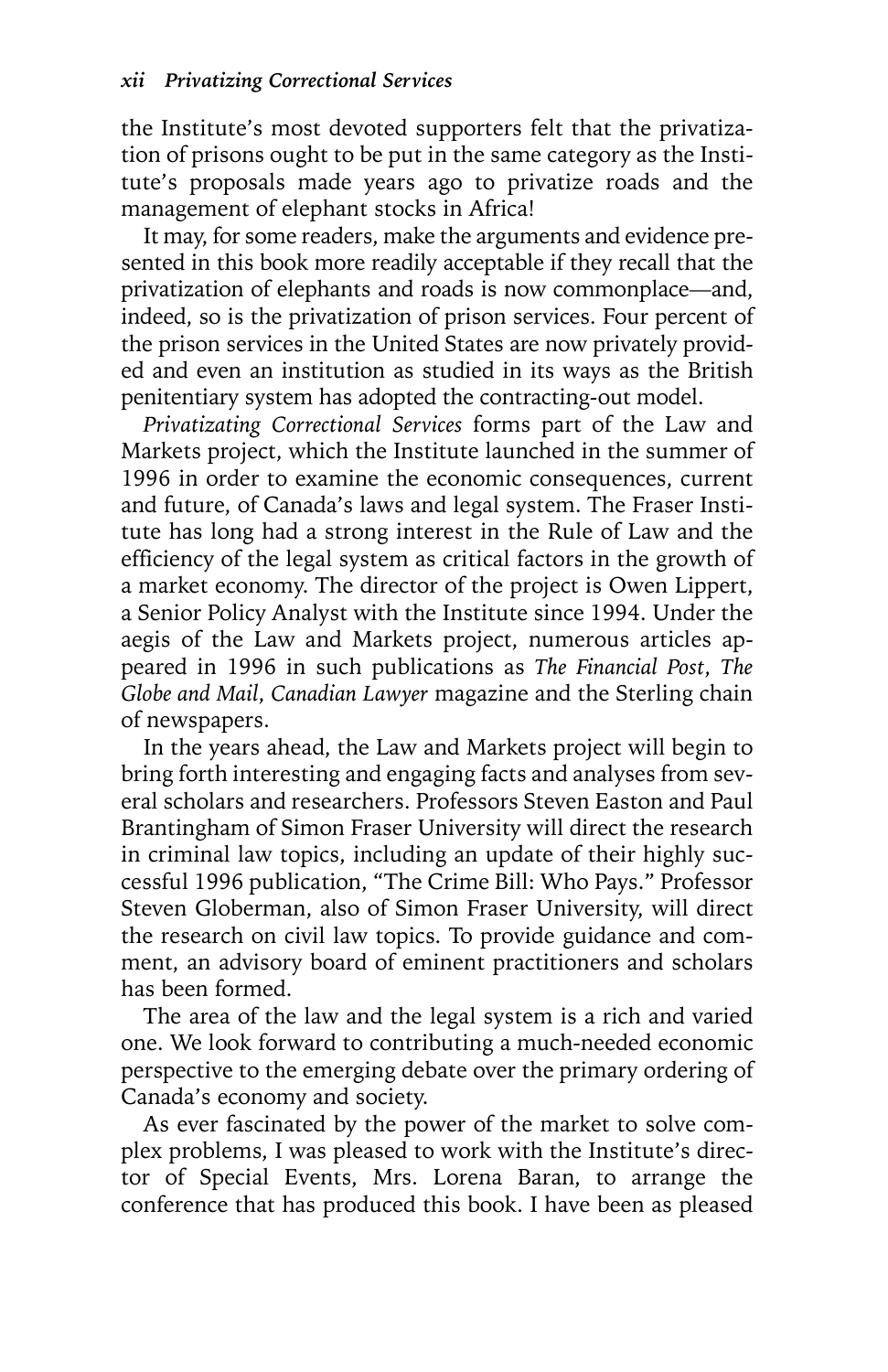to collaborate with Stephen Easton in arranging the publication of the papers. However, it is important for readers to recognize that while the Fraser Institute is happy to make this volume available for wider discussion, the authors of the papers have worked independently and therefore the views they express are theirs alone and do not necessarily reflect those of the members or the trustees of the Fraser Institute.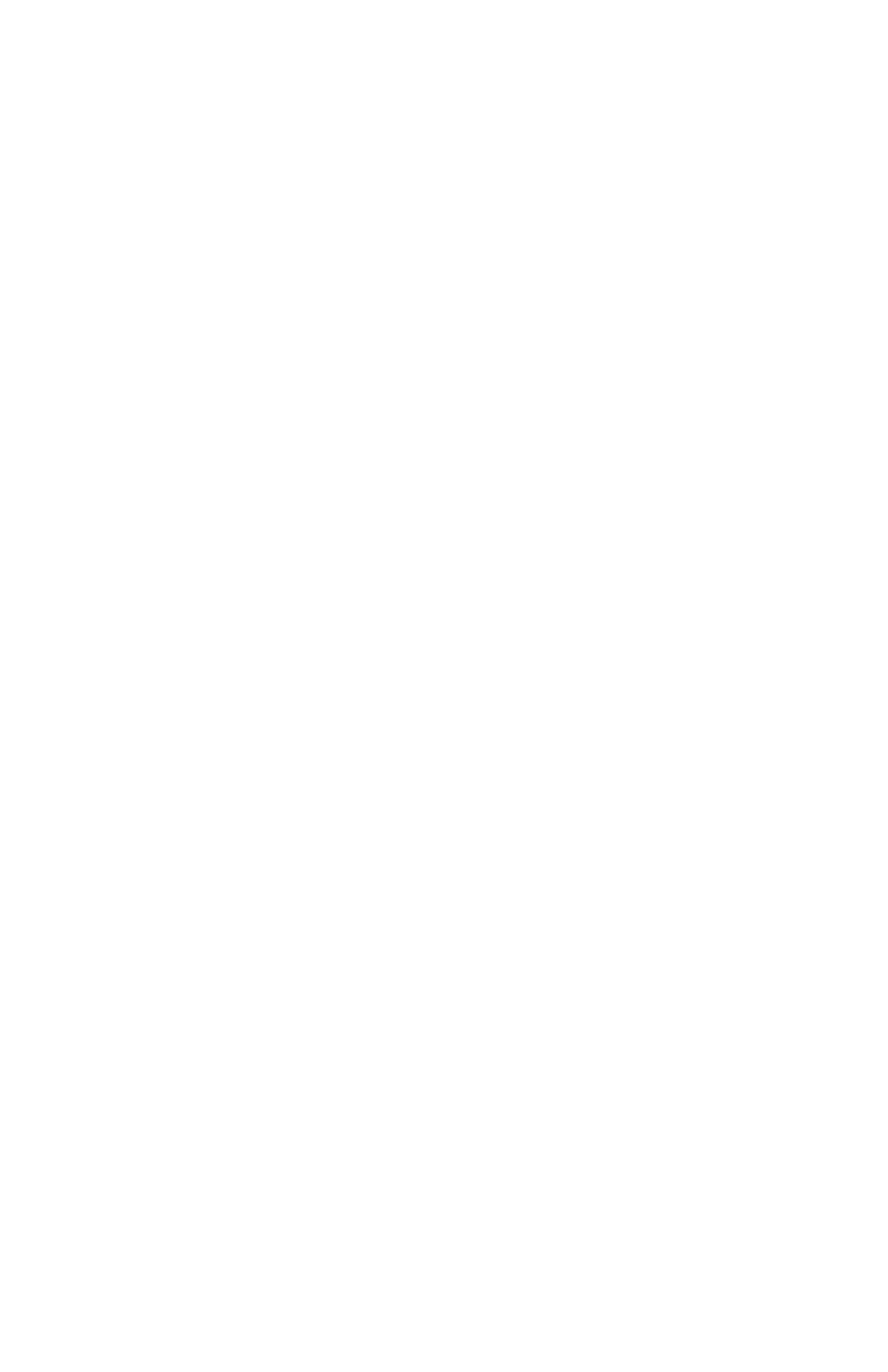# Introduction

*STEPHEN T. EASTON*

This volume presents papers selected from those given at the Fraser Institute's Conference *The Privatization of Correctional Services* held in Toronto, July 10–11, 1996. The process of privatizing correctional facilities and functions has been taking place in a number of countries for the past 20 years and, although in Canada some aspects of service provision are already performed by the private sector, privatization of major prison services is just beginning. As in other areas of this sort, the services provided by government are not synonymous with services being produced by government. Lower costs, better safety for prisoners and staff, and more facilities within the prison are just some of the potential gains that have sparked interest in privatization.

The first two chapters explore where it is that provision of correctional services by the private sector has been taking place and what issues have been raised in consequence. Experience with privatization in the United States is detailed by Charles Thomas, director of the Private Corrections Project at the Center for Studies in Criminology and Law at the University of Florida. Tim Wilson, head of the Contracts and Competition Group of Her Majesty's Prison Service reviews British experience with contractual management of custodial services by the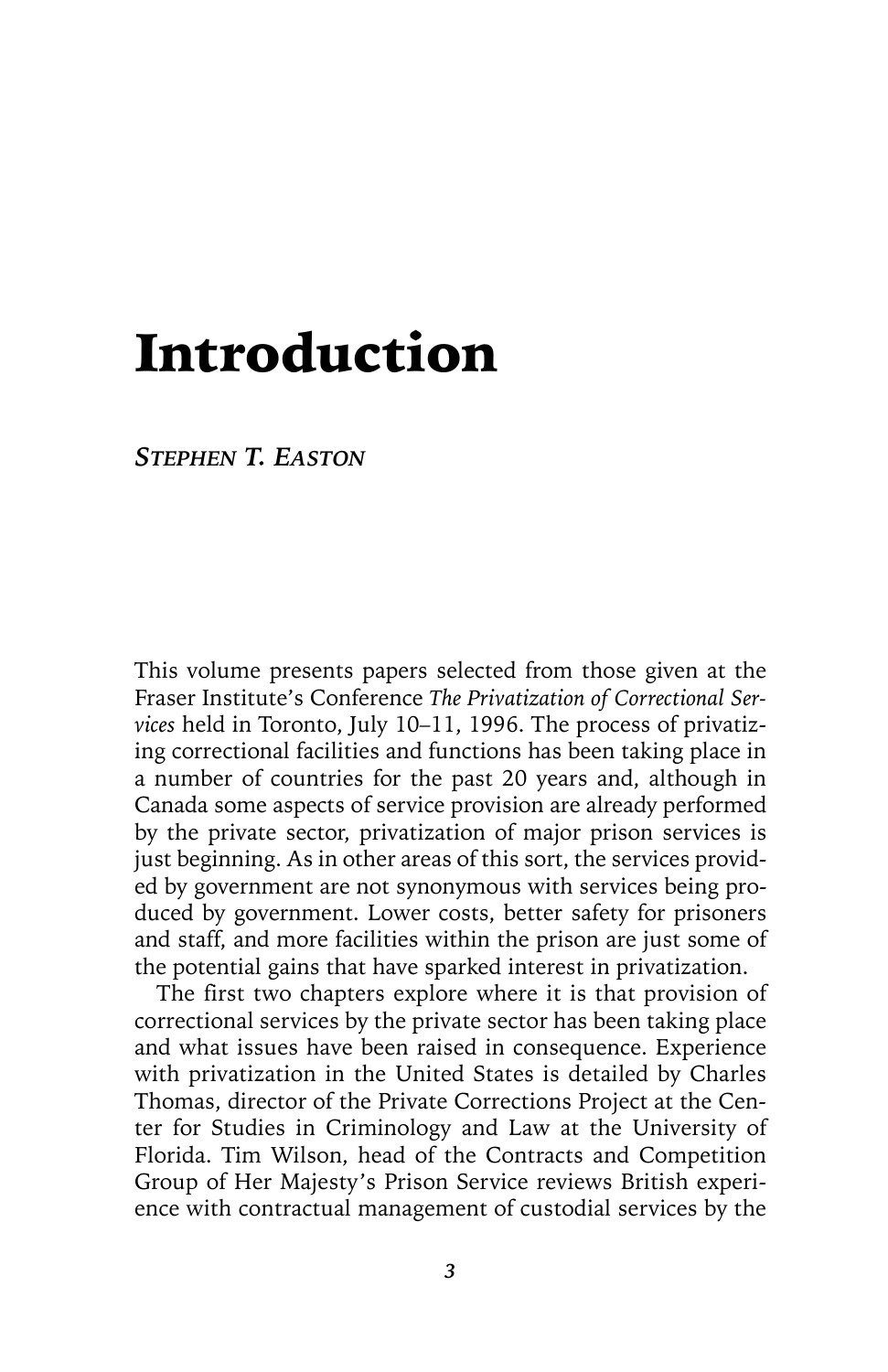private sector. These chapters will be exceptionally useful for Canadians who are just beginning privatization of prisons as they show both the extent of privatization in two large jurisdictions and the kind of learning that has taken place as they have shifted the provision of correctional services to the private sector over the past decades.

The next three chapters provide differing views about privatization of prisons. The first two explore some of the deficiencies as seen from theoretical and practical perspectives. Dave Peters, president of the Nova Scotia Government Employees Union, explores some practical problems that he has seen develop in the United States during its privatization process. Maeve McMahon, assistant professor of Law at Carleton University, outlines some reservations about the process from the perspective of someone who has been involved in the research and administration of justice. On the other side, Charles Logan, professor of Sociology at the University of Connecticut, provides a rebuttal to many of the arguments used against privatization, arguing that the process of privatization does not take place in a vacuum but must be contrasted with what is currently taking place in public facilities.

In the last chapter, Fred Honsberger, executive director of the Nova Scotia Correctional Services, describes the process of privatization that has begun in Nova Scotia. His experience with the process is a guide to the kinds of changes in thinking that will have to take place among our administrators as privatization progresses.

In Issues and Evidence from the United States, **Charles Thomas** finds that even the most optimistic observer would not suggest that the way in which the public sector has run adult correctional institutions in the United States has been exemplary. He notes, however, that the idea of privatizing prisons is still routinely greeted with skepticism and, in some cases, overt hostility. Some of the critics of privatization are members of the current management and operational staff of prisons for whom any change in management would have significant consequences. Others have reasons loftier than pure self-interest: "Their contention is that it is ethically inappropriate to delegate the power to punish to a private entity whose exercise of such power would be motivated ... to achieve a financial benefit." Even though it is well understood that the institution has no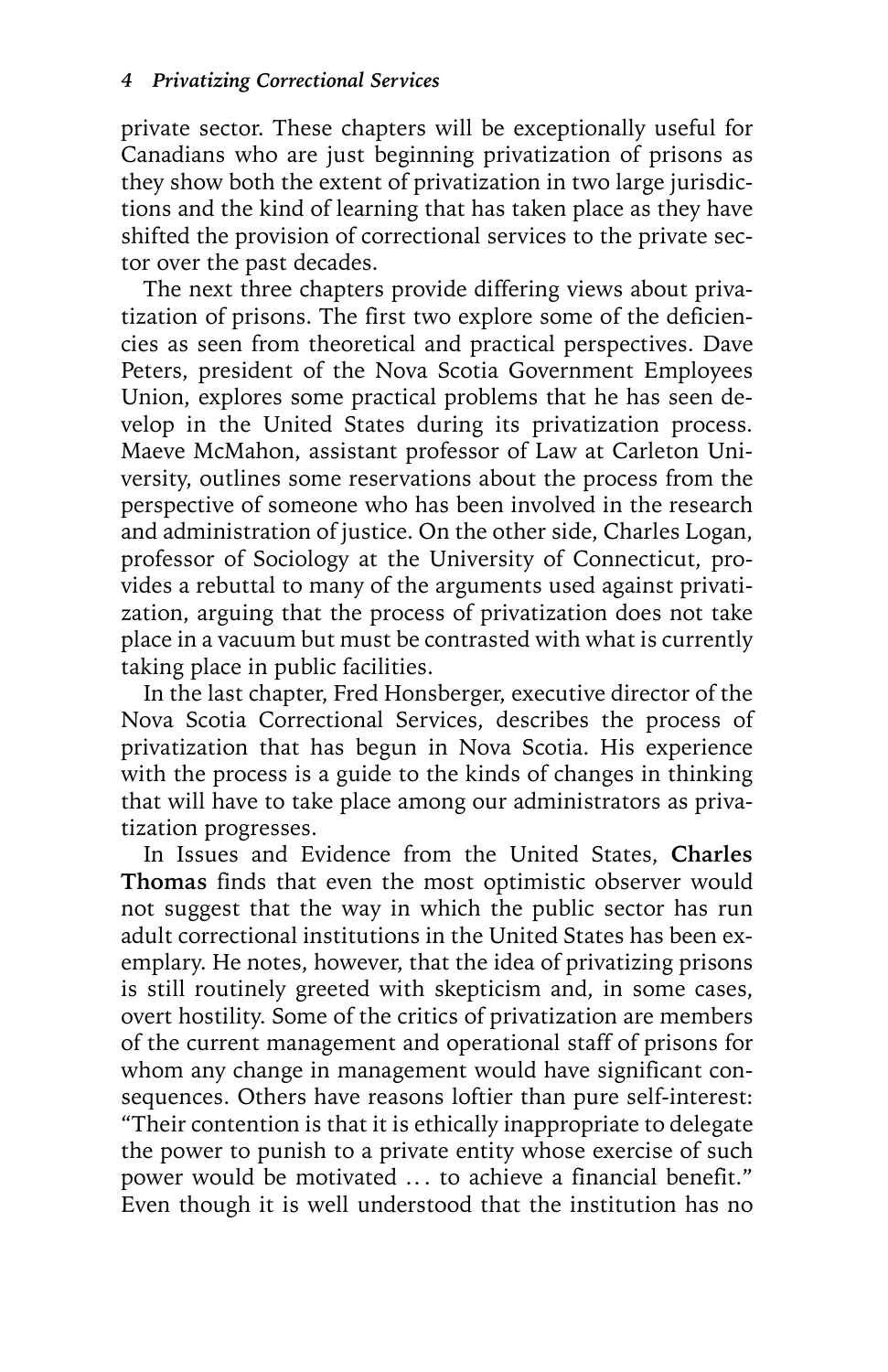power to set the terms, duration, or conditions of incarceration, they still see it as inappropriate. Nor do they look at the evidence that private entities can provide and, in fact, have provided services in a successful fashion.

Although there are many technical issues that need to be specified to permit a government's effective choice of a private prison operator, Thomas believes that there are also more fundamental questions that must be answered before such a contract decision is met. Is it possible for a government to contract with a private entity for managing a prison facility, or does fundamental justice guaranteed either by statute or constitution prevent it? Is there any evidence that private prison contracts provide a cost-saving and service level that would be acceptable to the contracting parties? Are choices for prisons limited to specialized facilities?

In the last decade, American experience has provided answers to some of these questions. Thomas finds that the establishment of private prisons in the United States has typically involved an explicit set of enabling laws and regulations set out by the state legislature and these are more stringent with respect to permitted behaviour and accreditation than those imposed on public prisons. This has meant that development of private prisons faced significant hurdles initially. From the first contracts awarded by the Immigration and Naturalization service in the early 1980s to the first state-level award in 1985 in Kentucky, to the 1988 award of four 500-bed facilities in Texas, the progress of privatization was slow. Since 1990, when there was a capacity of private facilities of 15,300 beds, progress has been more rapid so that by the end of 1995 there were 63,600 beds available. As of 1996, there were 17 private corrections management firms negotiating contracts in Australia, Canada, the United Kingdom and the United States and providing housing for more than 85,000 prisoners.

The development of private facilities has meant that falsehoods about privatization have been disproved. Large as well as small facilities can be managed privately. Many jurisdictions have chosen to use private management, including 18 American states and a number of foreign countries. Both high and low security institutions have been managed privately and there is little evidence that private firms are unable to control the prison population under their management.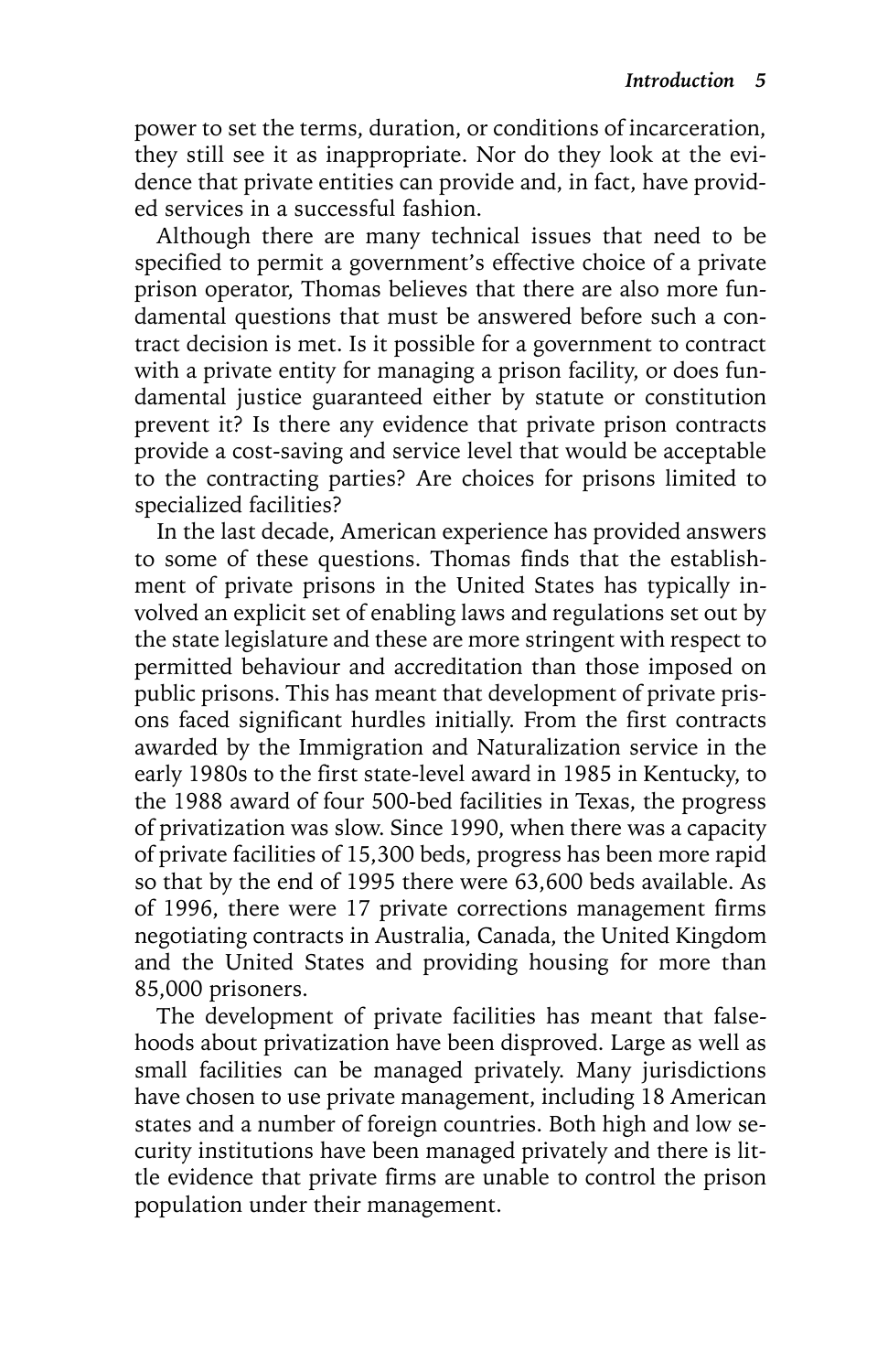In reviewing the evidence from the institutional settings privatized to date, Thomas finds that privately built and managed facilities appear to be able to operate at a significantly lower cost than public facilities, although it is difficult to state with precision how much lower the costs are because public expenditures on corrections tend to understate costs while private cost accounting tends to understate the savings. For example, public sector expenditure on prisons generally takes budgeted funds on an average cost per day, per prisoner. Land acquisition, tendering, procurement, and so on are usually not part of this calculation although it must be included in the costs for the private competitor. Private sector managers are required to meet regulatory standards that are in excess of public sector requirements. It is thus difficult to compare actual service levels even though the same basic functions are being performed.

In spite of these difficulties, there is little doubt that cost savings have been achieved. In many cases, there is a statutory requirement that an operating cost savings in the order of 7 percent to 10 percent be achieved for the project to be privatized at all. The private sector has a number of cost advantages: pension benefits are typically less than in the public sector; hiring and firing decisions are far less cumbersome than those in the public sector. The real question is how much the cost saving will be, not whether there will be a cost saving. In a variety of recent studies of privatization of correctional services in the United States, estimates of the savings range between 5 percent and 14 percent. In Australia, public prisons cost 40 percent more to manage than comparable private facilities.

Thomas finds that private contracting-out also improves service. There are fewer prisoner lawsuits, most contracts are renewed, private facilities (unlike public facilities) are accredited on the basis of a number of different indicators, and at least one authority concluded that private prisons outperform public institutions in almost every dimension.

Since 1987, Her Majesty's Prison Service has been learning to live with the private sector. Prisons are now part of a "mixed economy," **Tim Wilson** writes in his chapter, Contractual Management of Custodial Services in the United Kingdom. There are now 130 facilities ranging in size from 60 to over 1,000 places and housing over 54,600 inmates. More and more inmates convicted of violent crimes are incarcerated in private facilities and there are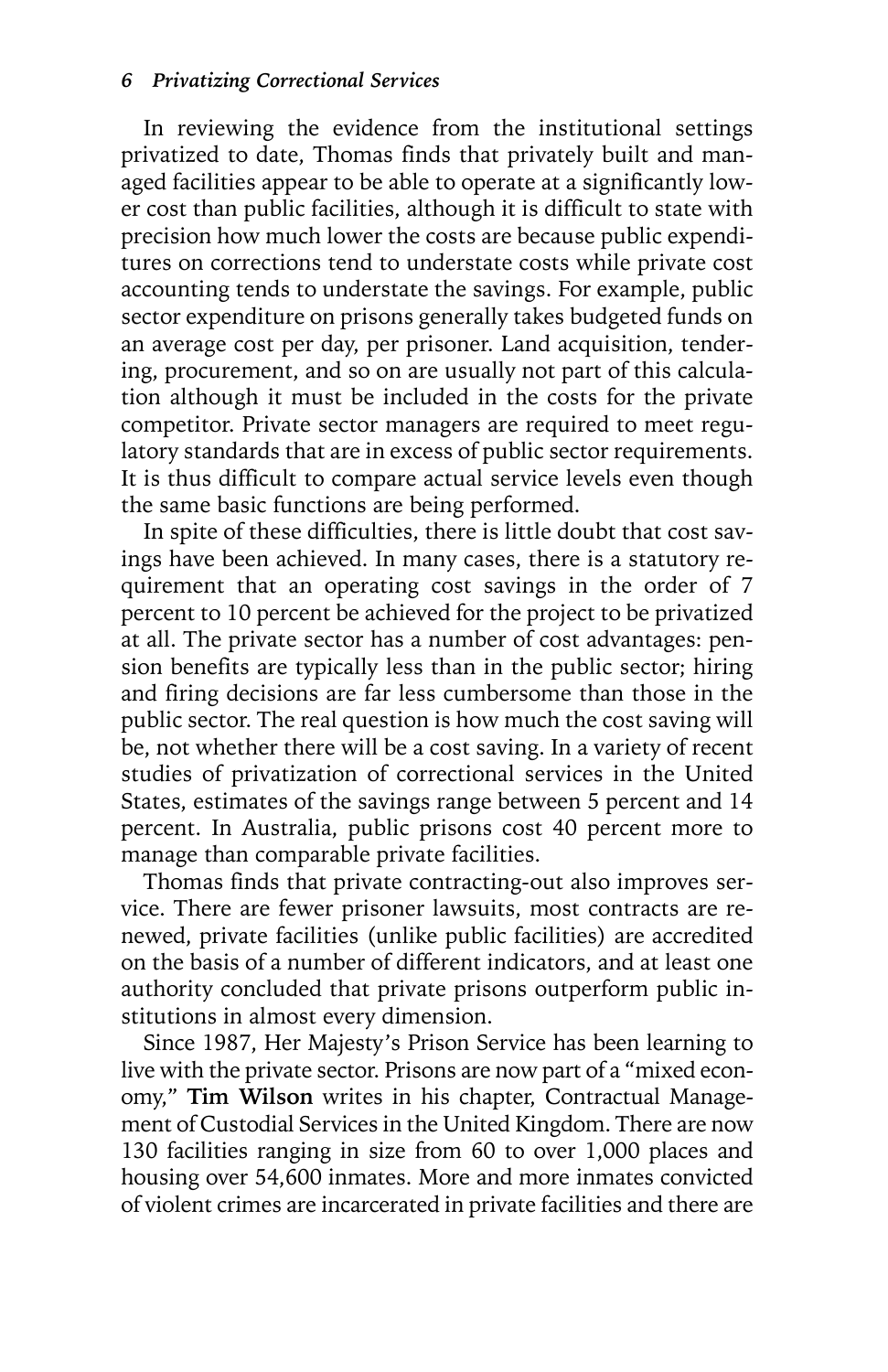3,000 "lifers." Operating costs amount to £1.4 billion with another £117 million spent on capital expenditure. The average cost for a prisoner place is £24,600 (50,400 \$CAN) per year.

In the early 1980s, debate over contractual management of prisons in the United Kingdom was confused by a failure to distinguish between, on the one hand, the state's role in determining whether liberty should be curtailed and in regulating where that curtailment should be served and, on the other, the function of managing or servicing that determination. By 1988, a Green Paper recommended that the private sector be involved in prisons to improve cost effectiveness and provide accommodation facilities more quickly and flexibly than was possible through public construction and operation. By 1989, court escort and custody duties were privately contracted and the process of developing a procedure for construction of remand centres was begun. The Criminal Justice Act of 1991 provided the regulatory framework to operate and maintain private management in remand facilities and escort activities and this was extended beyond remand prisons in 1994.

The first remand prison opened in 1992, a second in 1993, another in both 1994 and 1995 and three more are scheduled to be opened in 1998. Capacity ranges from 330 to 850 inmates and currently amount to 4 percent of the inmate population. The goal is that 15 percent of the facilities will be privately managed as new facilities are built over the next fifteen years.

Administratively, the group responsible for contracting for the private facilities was transferred to the Prison Service in 1993. Until then it had been reporting to the Home office directly. This change has given both the private contractors and the administration of the Prison Service a stake in the successful outcome of the contracting process.

Cost saving from the private escorting of prisoners is estimated by the Prison Service at 13 million pounds for the period from 1996 to 1999 and, as of 1993/94, the private sector establishment operates at 15 percent to 25 percent lower costs for equal or better levels of service performance. Further, private prisons have had the added costs of dealing with a lower proportion of stable inmates and a higher proportion of high-risk offenders than other prisons.

As part of the Government's Private Finance Initiative, the principles of custodial services have been based mainly upon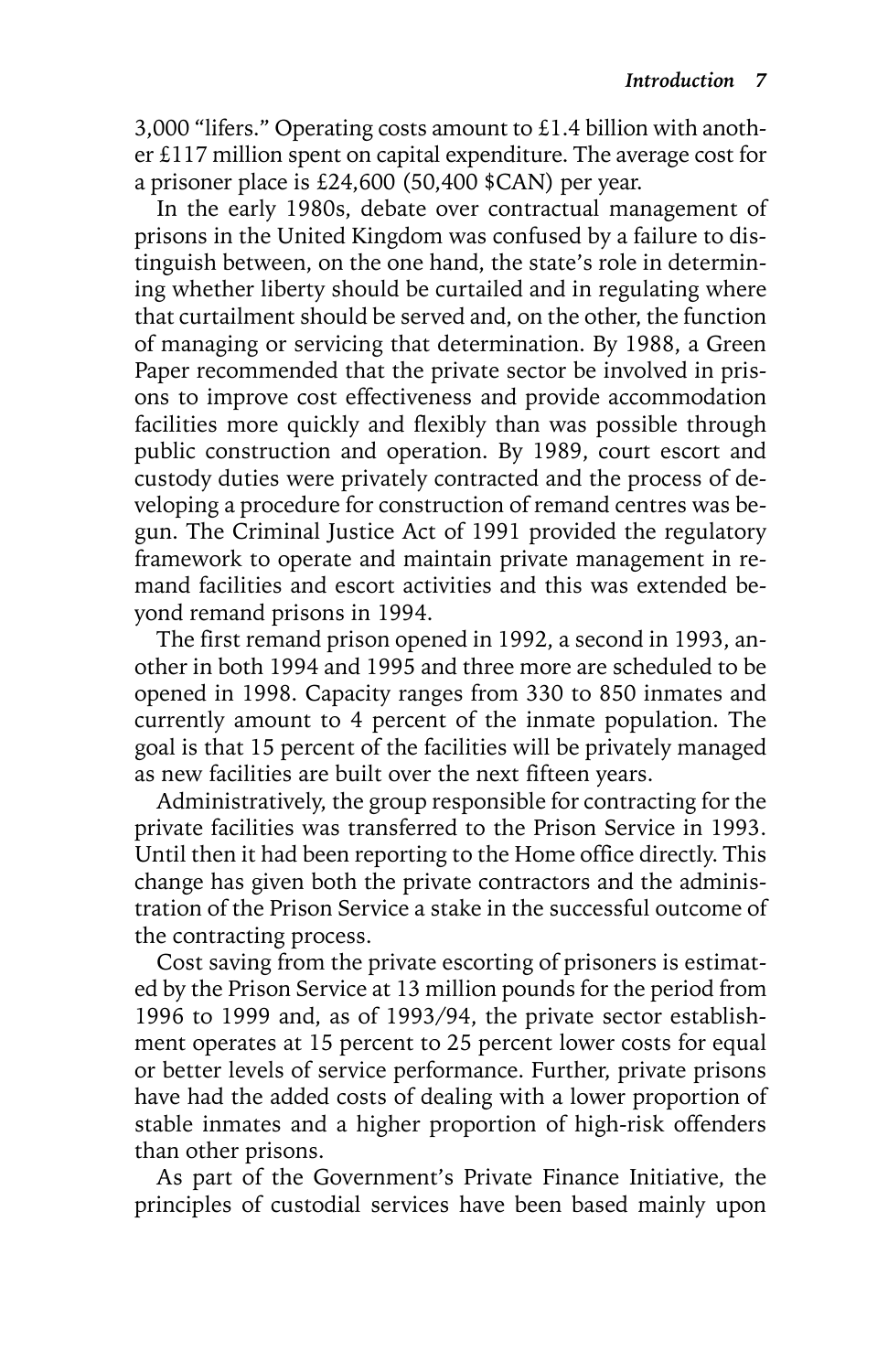output specification, which sets output requirements but not input requirements. Risk is transferred to the private sector in the design, planning, and construction process through the payment options, with the party best able to bear the risk doing so at a specified price. The contractor is paid on a daily rate for available places. Thus no payment is made until the facility is up and running. Performance is monitored and payment is made when the contractor meets performance indicators. Volume risk arises with assignment of additional inmates and must be paid for with a supplement. Construction-cost risks such as time overruns are controlled by the contractor; no allowance is made by the Prison Service for overruns. Maintenance is monitored by regular dilapidation surveys. A five year price review permits costs that are external to the prison system to be reassessed and taken into account in new contracts. With these and other requirements met, the net present value of the savings over the lifetime of the contract is estimated at 10 percent relative to risk-adjusted public sector comparators.

What leads to success in contractually managed prisons? Clear and comprehensive statutory frameworks, clarity about what services are being purchased, understanding the local penal culture while learning lessons from abroad, understanding what constraints exist in the market in terms of borrowing rates, and the development of a partnership between private contractors and the government to use what is learned to make the system function effectively. The United Kingdom has passed through the initial stages of the privatization process and now needs to look abroad to learn from alternatives that exist in other countries that have developed audit, disciplinary, and commercial arrangements for their prisons.

In The Unions' View of Privatizing Corrections, **Dave Peters** has practical concerns. When he looks at examples of privatization in the United States, he sees many examples of abuses. He illustrates and documents from newspaper stories the kinds of things that can go wrong: abuse of inmates, inadequate screening of staff and using prison labour to perform work that was previously done by non-prison labour are some of the kinds of problems that he sees. Private prisons will tend to spend less on personnel either by employing fewer staff or by paying each staff-member less. Public prisons have better pay and benefits than private prisons in his experience.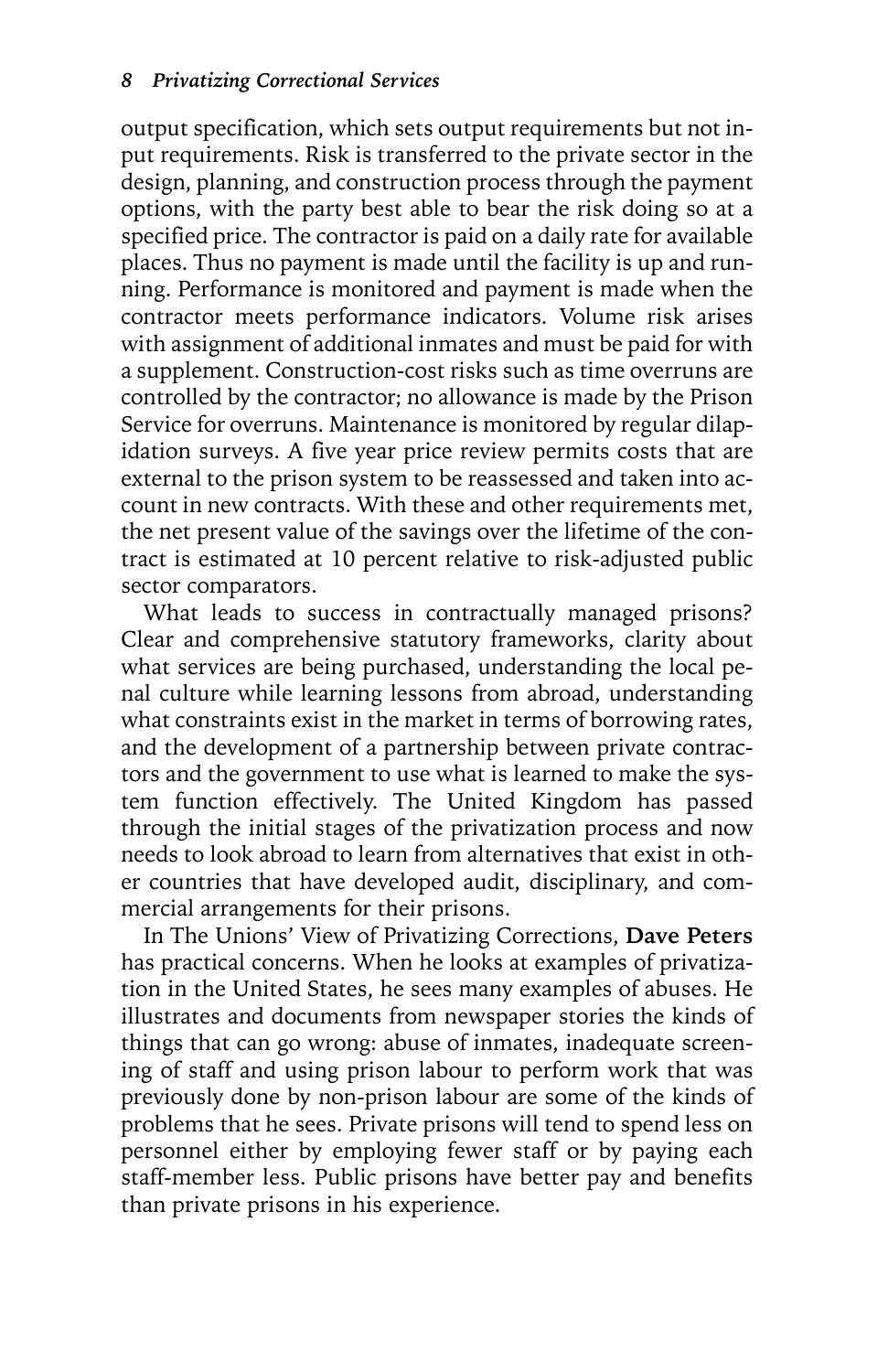More generallyl, Peters is worried about the ability of public sector to identify the true cost of the supposedly cheaper private sector alternative. He argues that the kinds of monitoring of costs that must take place with private contractors is an uncounted cost that should added to the totals. Who, he wonders, is responsible for cost overruns and failures of private firms?

Finally, although he is not opposed to change, Peters argues that as the most intrusive act a society can take against someone, it is not appropriate for the delivery of this service to be in the hands of a for-profit enterprise. His visits to American facilities have convinced him that the public sector is the appropriate place for these activities.

In Control as Enterprise: Some Recent Trends in Privatization and Criminal Justice, **Maeve McMahon** asks who profits from for-profit prisons? The private sector, she argues, will try to supply resources for which there is no demonstrated need or demand. For example, electronic monitoring is often cited as an alternative to incarceration at a substantial cost saving. But in reality, electronic monitoring is used for low-risk offenders who would have been released into the community rather than retained in custody. Thus there is no real cost saving. Further, if parolees are closely monitored, they will be more likely to be found to be in violation of their parole and expensively returned to prison. There is also a moral argument against electronic monitoring. It involves a continual physical presence and is an intrusive form of surveillance.

Another example of a product the private sector tries to sell to the police as an alternative to lethal force is Capsicum, an incapacitating spray. But there is no evidence to support this claim, and Capsicum may result in more, not less, force being used as it may augment rather than diminish the alternatives to nonviolent responses to particular situations.

By emphasizing how dangerous certain situations can be, private industry has increased people's fear of crime. They then sell burglar alarms, pepper spray, and the like to the fearful. Further, fear breeds intolerance of deviant behaviour and the marginalized like the mentally ill and the homeless. Thus private entrepreneurial intrusions into the crime industry must be watched carefully.

**Charles Logan** rebuts many of the common arguments raised against for-profit prisons in his Objections and Refutations. There are several issues that frequently emerge in the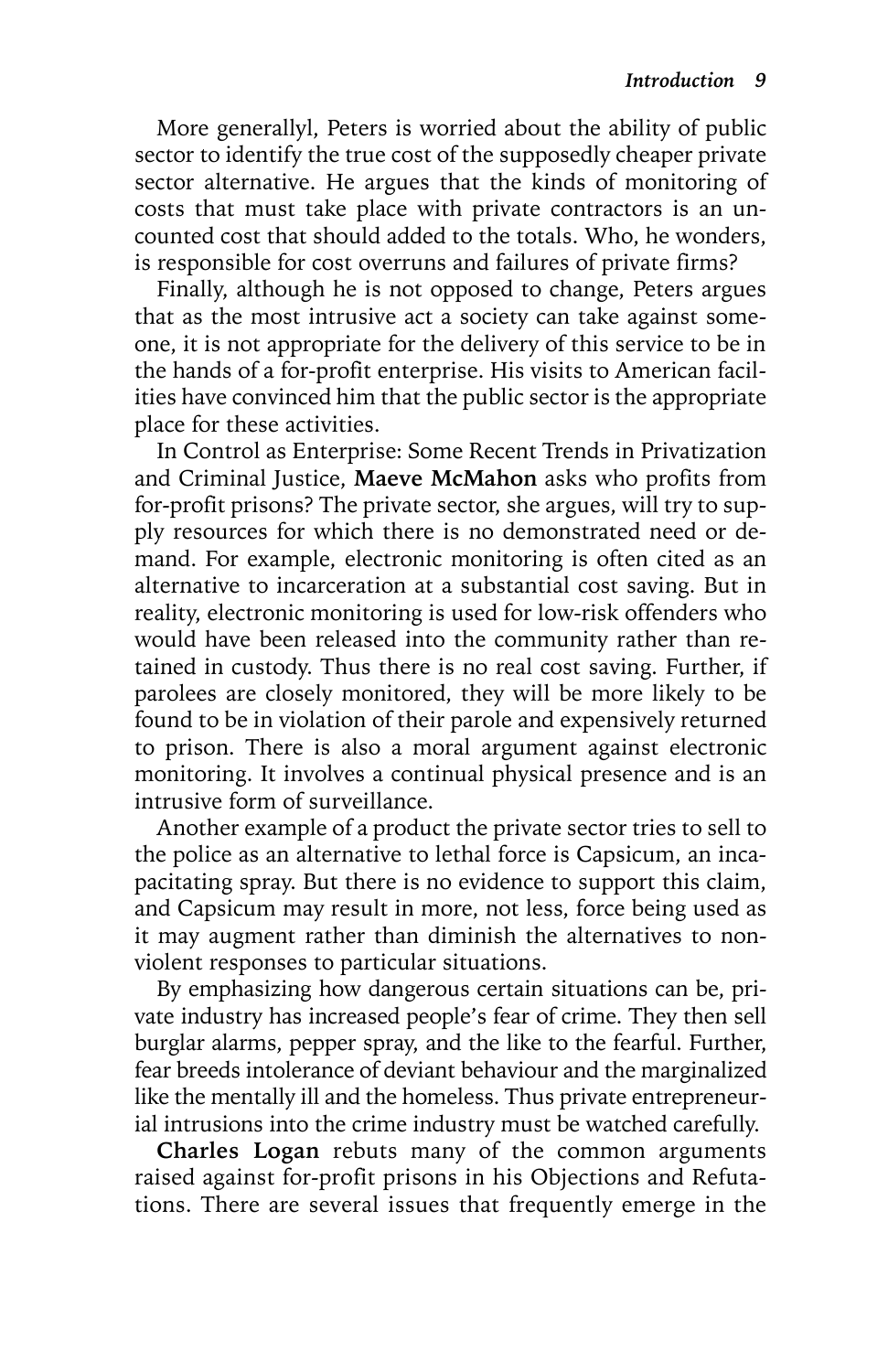discussions of private prisons. In each case, they are also issues for public prisons and it is important to recognize that they are not unique to private institutions. Among these issues are: propriety, cost, quality, quantity, liability, accountability, and dependency.

Propriety is invested in the law. Whether it is a public or a private guard who abuses a prisoner, the law is the same. Keepers do not put people in jail; they are responsible for them once they are incarcerated, and all keepers are bound by the same sets of rules, which are consistent with the authority of the law. Cost: it is sometimes argued that we act as cost effectively as is possible in incarcerating people in our public prisons. Yet, even within the public system there are wide variations in costs. Some do better than others. Private prisons run more cheaply because they can avoid rigid government procurement procedures, avoid civil service and other government bureaucratic costs, and engage in a range of activities that permit costs to be reduced. Realistic savings are in the range of 5 percent to 15 percent.

Will private prisons save money by lowering the quality of institutionalization? By most measures, private prisons provide at least as good a service as public prisons: they have fewer escapes, fewer disturbances, and both staff and prisoners appear to rate the services more highly than services in public facilities. Quantity: there is a fear that private prisons will lobby to keep their institutions full. There is currently an excess demand for facilities for which the current prisoner population is paying the price in overcrowding. If, however, we began to incarcerate fewer prisoners, the lobbying done by public sector employees is far more likely to encourage maintaining incarceration facilities than lobbying by private companies. Private companies would tend to move to supply the types of activities that would be demanded in the new regime. But this is an empirical matter and studies of the state of New York indicate that the bulk of campaign contributions came from state teacher unions, other public employee unions, as well as regulated industry groups such as medical associations and banking associations. Government lobbying is done by the participants in government.

Liability: it is sometimes suggested that by permitting a private prison, the government will not be able to escape liability for the actions of its agent, the private prison administration.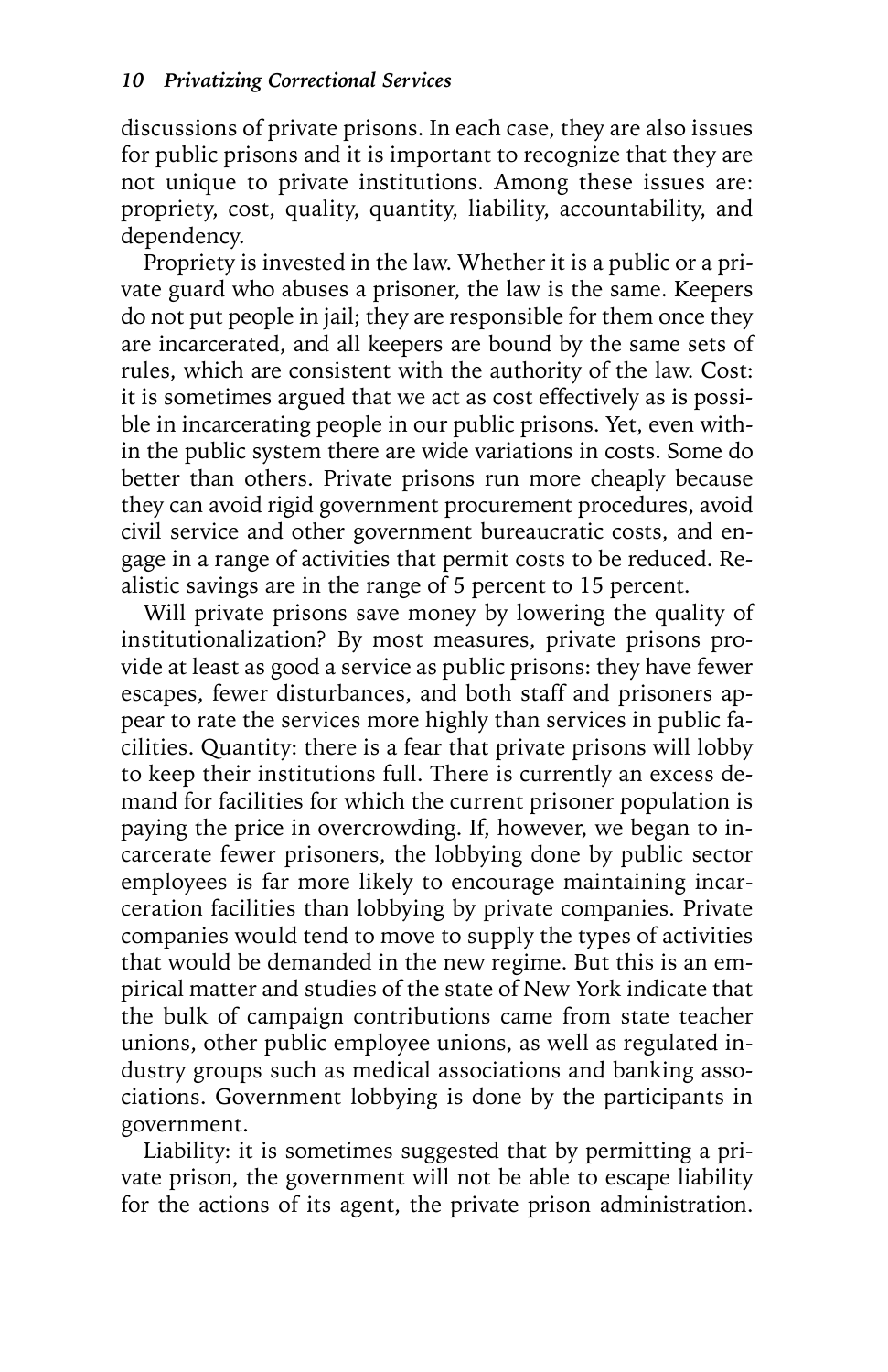However, by providing higher-quality institutions, private prisons reduce the public's exposure to liability; they tend to have fewer lawsuits and fewer apparent problems. They are certified, which is not the case in public institutions, and this enhances the legal defence against lawsuits. They carry insurance and can more easily settle out of court than can the government. This option reduces costs as well.

Accountability: the argument that contracting reduces accountability because private contractors are a step removed from elected public officials is almost surely wrong. Private contractors are subject to the same law as public providers and, in addition, they are accountable to regulators, insurers, shareholders, and competitors.

Dependency: the argument is made that private contractor can go broke and leave the government without correctional capacity. It took a new company about 7 months to site, finance, construct, and open a 350 bed facility with about \$2 million as an initial investment; market entry is not particularly difficult. Governments can guard against "lowballing" and other contractual ploys by choosing bidders who have realistic estimates and who face competition.

In sum, private prisons are equal or superior to public facilities along almost every dimension one can choose to measure. In addition, they provide a benchmark with which to assess our public prisons.

Private prisons are going to be another option in corrections for a long time to come. The arguments for and against them are important and must be weighed. A foray into private prison construction and ownership in Nova Scotia is taking place now, although in fairness it should be noted that privatization of particular services within corrections has been present for some time across the country. The evidence from Nova Scotia is interesting as, in the Nova Scotia Custody Configuration Project, **Fred Honsberger** testifies to the kinds of changes in attitude that will have to occur to make private prisons work.

Nova Scotia has had a history of small dispersed jails, which are now old and expensive to operate. There is a lack of capacity which has resulted, for example, in release of inmates to house arrest earlier than is normal. This kind of outcome "erodes the order of the court." The Correctional Services were asked to use the Cooperative Business Solutions approach; that is, they were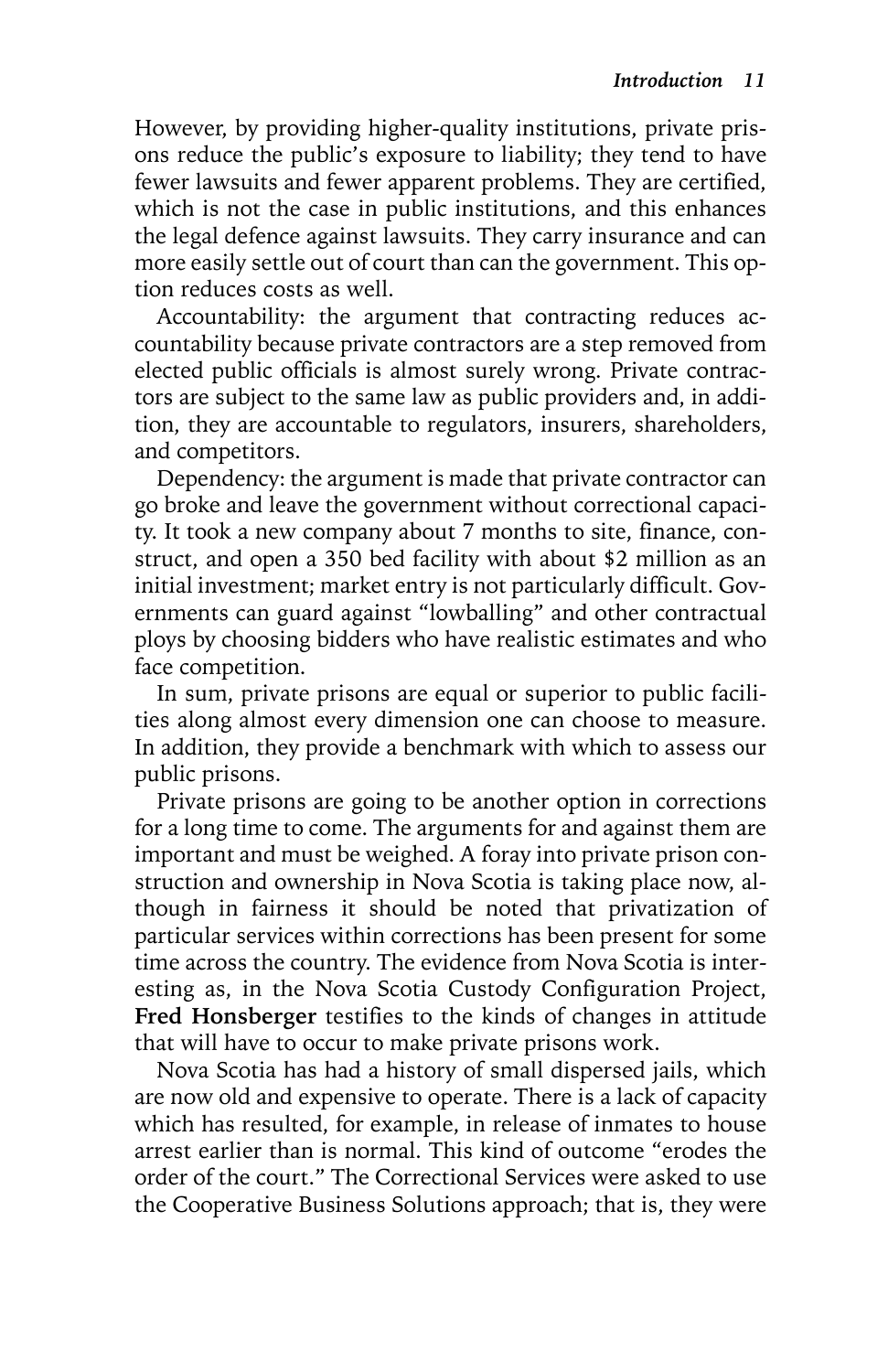asked to specify outcomes and then find the best method to reach those outcomes using outside help rather than relying solely on internal resources.

Nova Scotia's Correctional Services issued a Call For Proposals and held a bidders' conference that outlined the objectives: provide safe and secure institutions for the protection of inmates, staff and public; establish the number of beds in the right areas of the province; provide activity for inmates to reduce recidivism; provide a safe and healthy environment for staff; and keep to the existing (restrained) budget. Six consortia formed to bid on the contract and one was selected. This consortium will work in a partnership with the team from the Nova Scotia Government to plan, design, staff, configure, construct, and operate the facilities.

It is important to recognize that privatization is not only about security. There are many options about what can be privatized: food service, maintenance, habilitative programs, education, and work activity illustrate just a few of the possible activities that can be separately considered. The Nova Scotia Government Employeees' Union will be given a chance to make adjustments and recommendations to retain these operations in the public sector.

Government is ultimately the body that must make the choice about how to provide the service in a cost effective way. In Nova Scotia, a not-for-profit society already fully operates a youth facility and so Nova Scotia already has had experience with operating outside the public sector. This new process that has been begun will surely change the management of Nova Scotia's correctional facilities.

### Concluding note

The chapters in this book consider both pros and cons in the privatization debate. The situation today differs from that of 20 years ago because we now have experience with the product. The process by which a government chooses to privatize is important, and, as our authors have described, there are clearly things that should and should not be done.

From the perspective of governments, prison privatization is clearly worth trying since it appears be less costly on a simple dollars and cents basis, and the level of service is at least comparable and arguably better than that provided in public institu